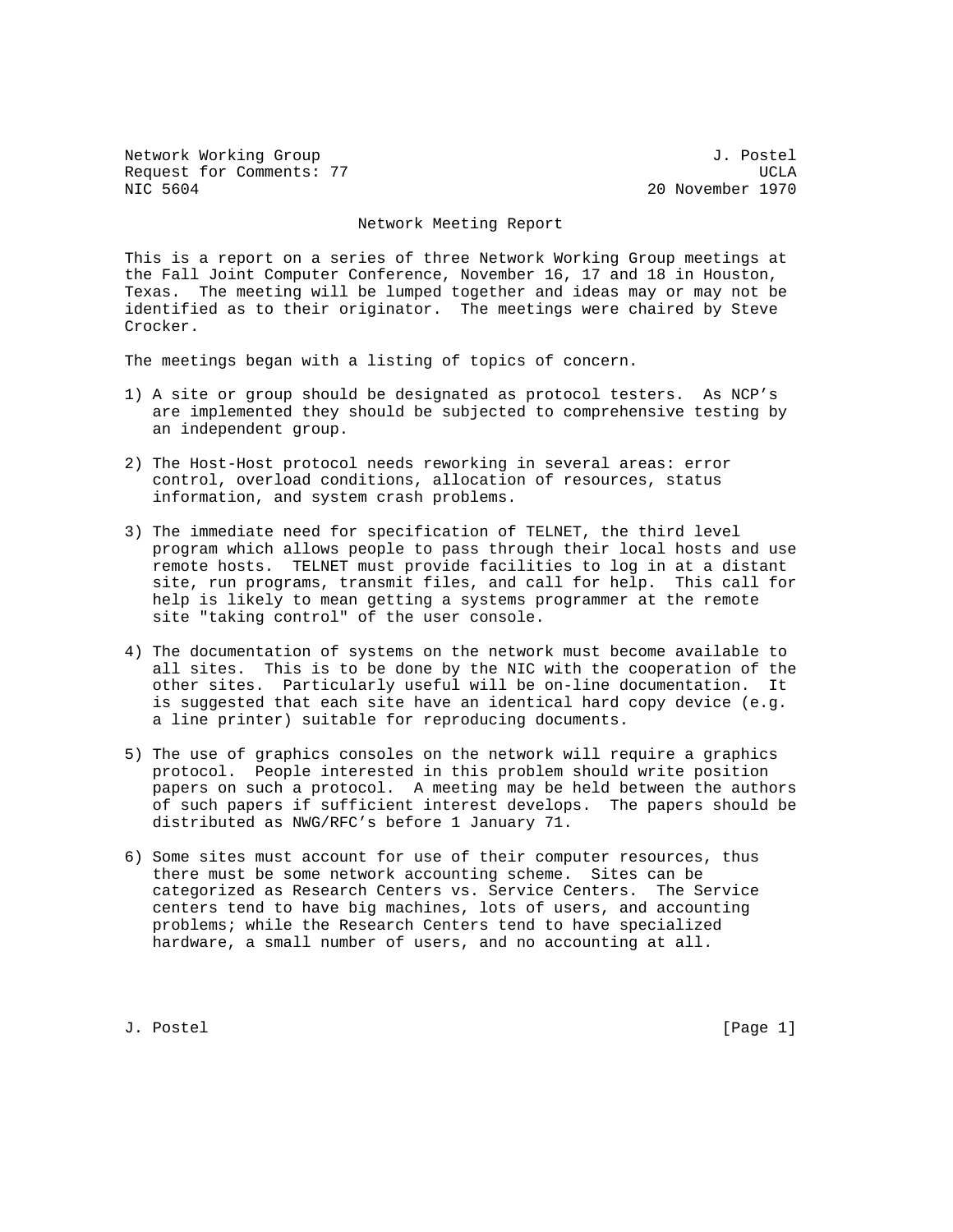7) Some people are interested in the network as an object of study. In particular UCLA-Computer Science, and BBN wish to perform measurements on the network. Is it appropriate to ask the NCP to keep statistics?

After this opening some discussion followed.

It was generally felt that changes to the protocol should be made in bunches and at about six-month intervals rather than a continuous stream of small changes. Also that a lead time of three months was not over optimistic. The proposed change to the IMP-Host protocol to get rid of marking was generally approved but it will not be implemented for some time since casual changes to the protocol are undesirable. Tom O'Sullivan suggested that perhaps new and old protocols could work together, that is the new protocol would support the old one as well as provide better mechanisms where possible. Steve Crocker suggested that a new protocol might be developed as a private experimental protocol between two or three sites.

It was stressed that it is necessary that the network be used to gain experience, and that we should get teletype-like console use of remote systems going before we get too involved in graphics. Perhaps the graphics protocol should be developed by a different set of people. The scheduling of a graphics protocol meeting was thus discouraged, but papers should still be written. Strong feelings were expressed in favour of first developing use of remote subsystems and file transmission instead of worrying about graphics at this stage. It was suggested that development of protocols at the higher levels be driven by applications.

Documentation will be a major concern for network users. Several people mentioned that users at their sites have already begun to inquire about the network. As Eric Harslem put it "What does the ARPA Network have to offer?" Some sites (Multics, SRI) keep system documentation on-line. It was suggested that the trillion bit store be used to keep on-line documentation of all systems.

At this point Doug Engelbart gave a presentation on the Network Information Center (NIC). The goals or services of NIC have not been well defined by anyone and have been left up to NIC to define. NIC has decided that one urgent task is to make information about the network and the host systems on the network available to users of the network. Doug has found that some people feel threatened by the revelation of their documentation inadequacy. Doug's project at SRI has built up a system that allows the user to create catalogs and indices into a collection of information. The system has a master catalog of all information files. Each user may have a number of private (or shared) catalogs. The system provides a means of examining on-line the catalogs

J. Postel [Page 2]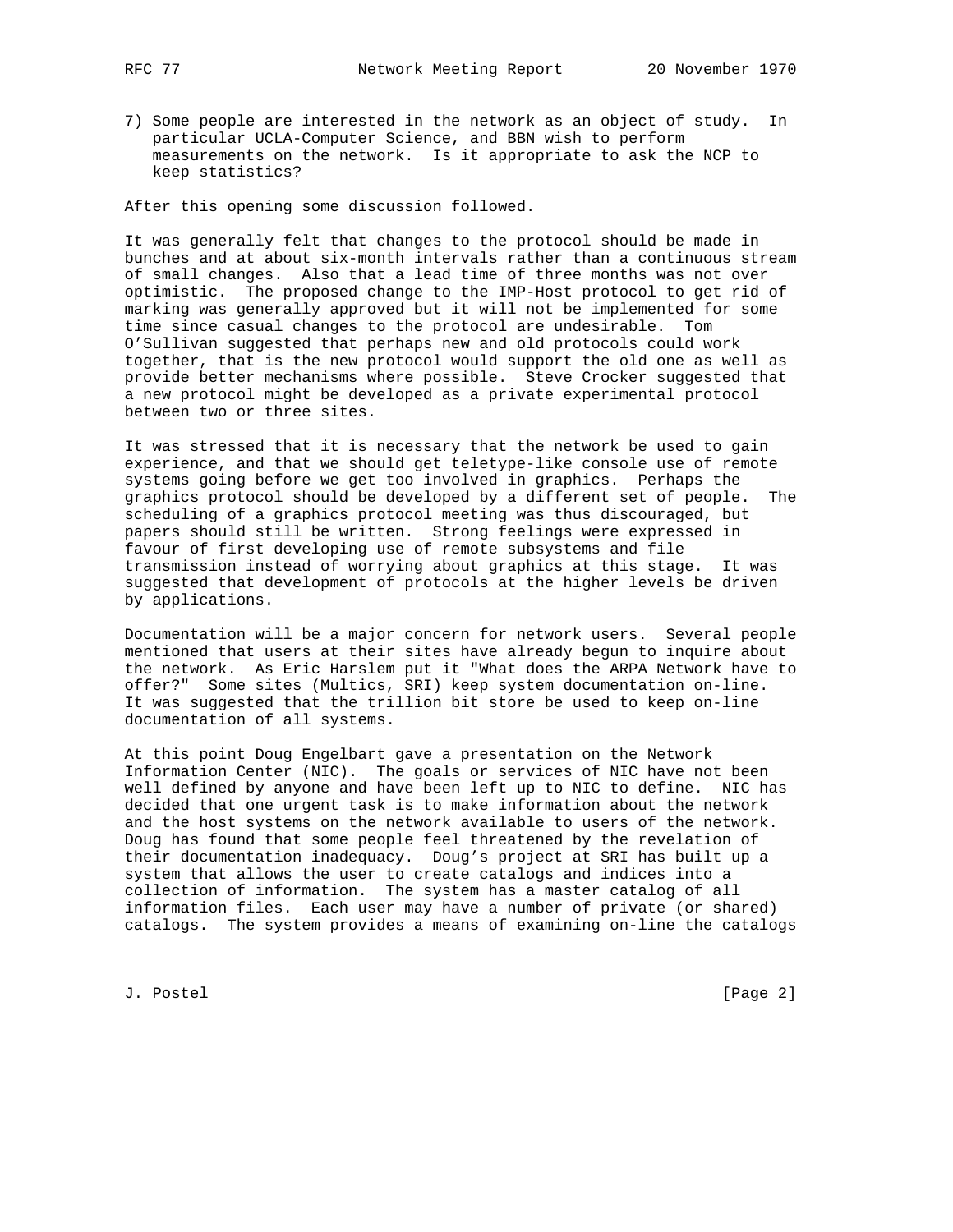and amending them. The system also provides a means to examine any information file which happens to be on-line and for creating new information files on-line.

Several problems will delay the NIC from coming on the network. One of these is the switch from the XDS-940 to the PDP-10 (TENEX). The switch is being made because the 940 system is inadequate to handle the anticipated load. At first it was planned to offer service on the 940 and switch to the 10 when it came up, but too much effort would be required for a very small payoff.

Doug explained the working of the Network Dialoge System. At each site there is a communication agent and a technical liaison officer. The agents will be trained by NIC to use the facilities of NIC to get information about the Network and other sites. The agents will acquire from NIC documents of interest to users at the local site, be able to contact NIC at a toll free number, and should have an on-line console into the network (and therefore NIC). Thus the Network Dialoge System is a network of people (the agents).

Steve Crocker then brought us up to date on the status of the network. He drew a picture of what is connected and what is proposed. He discussed the level of implementation at various sites. Eric Harslem mentioned that RAND and UCSB had conducted tests of their NCP implementations last week (10 Nov 70) and that things worked well.

Frank Heart announced that BBN was planning the development of a "Terminal" IMP. The Terminal IMP would support some large number of a wide range of consoles as well as provide the normal IMP functions.

At this point we broke and scheduled to reconvene Tuesday morning.

The Tuesday meeting started with Doug giving another pass at explaining the SRI system at a more detailed level. The basic thing to deal with is the collection. The user can query over the collection or over sub collections. The user can obtain bibliographic references of three kinds: a) full references, b) first line, c) author indexed. Information files of the collection may be on-line, in tape libraries, or only in hard copy. It is suggested that much data could be kept at other network sites, for example the trillion bit store and before that perhaps on disk at UCSB. If files are kept at other sites then the system must be able to retrieve them automatically when they are requested. The subsystem to be used is called TODAS. TODAS is an evolving program and the documentation of TODAS is inadequate. In TODAS, file are organized hierarchically, each paragraph is numbered, and it is possible to do context analysis on the text.

J. Postel [Page 3]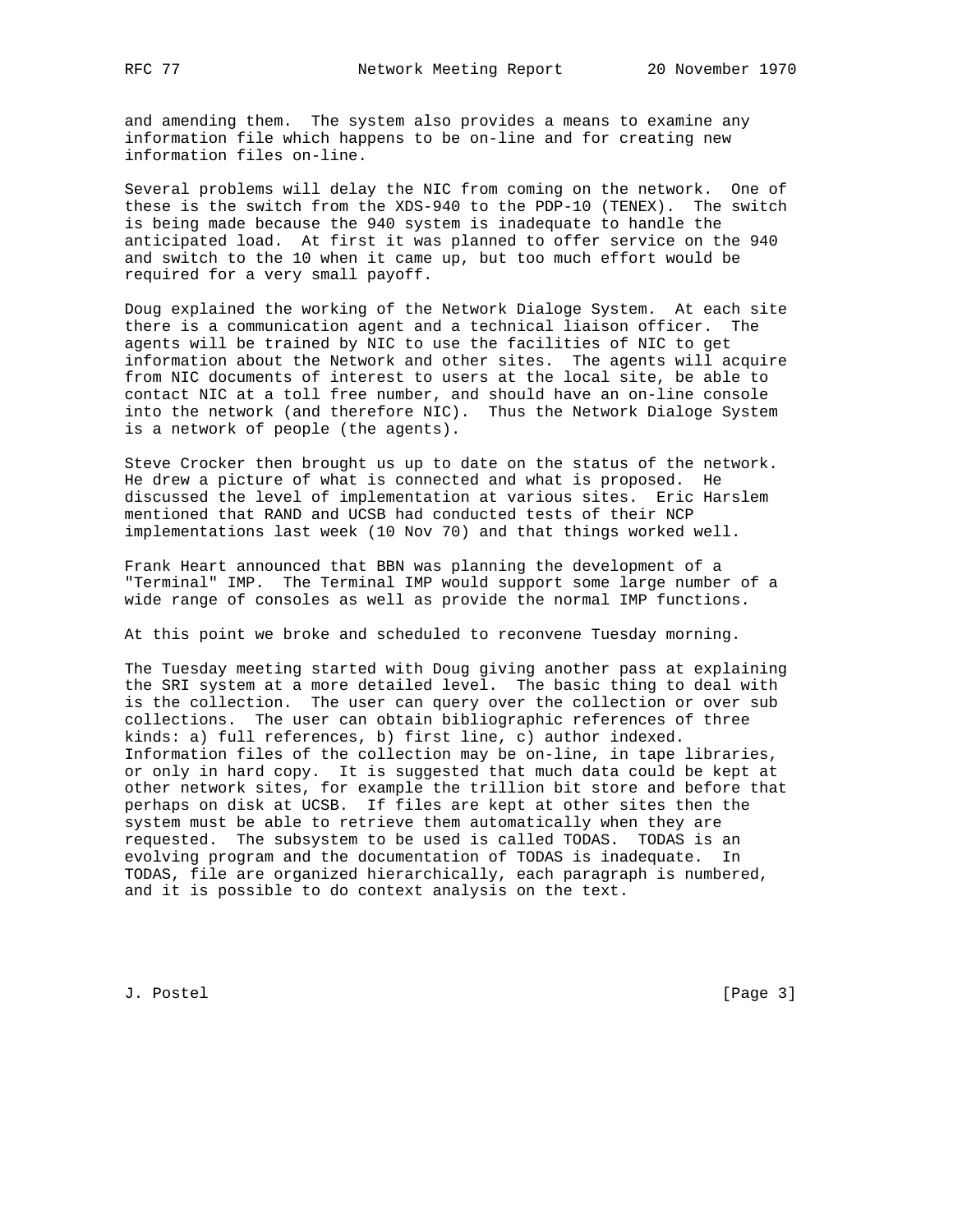Doug then mentioned some things about the console interaction. This raised a question about half vs. full duplex and line oriented vs. character oriented systems. The remainder of the meeting revolved around this issue.

I shall try to define the terms as I understand them for purpose of clarity in the following. Half duplex is the situation where the console, a peripheral processor or some very low level software, echos the character entered. The console can not be used to input data while output is in progress. Full duplex is the situation where the character typed is echoed by software, and input can be done at the same time as output. In line oriented systems the user enters a complete line terminated by an extra sensitive and of line character (e.g. carriage return). Often the keyboard is then locked until after the next output. In character oriented systems each character the user enters is interpreted by software before it is echoed and the echo may be different from the character entered. In particular after a few character the software may guess what the user wants and complete the line for him. The following chart will be used for clarity.

|                       | Half Duplex | Full Duplex |
|-----------------------|-------------|-------------|
| Character<br>Oriented | type1       | type2       |
| Line<br>Oriented      | type3       | type4       |

It was discovered that many people don't really know where their own systems fit in this chart and are very vague about what it means to interact with a system in a different than their own. Doug stated that NIC has a system of type 2 but would try to provide service to all types of systems. The following table shows systems with their interaction type and categorization as to Research vs. Service Center.

J. Postel [Page 4]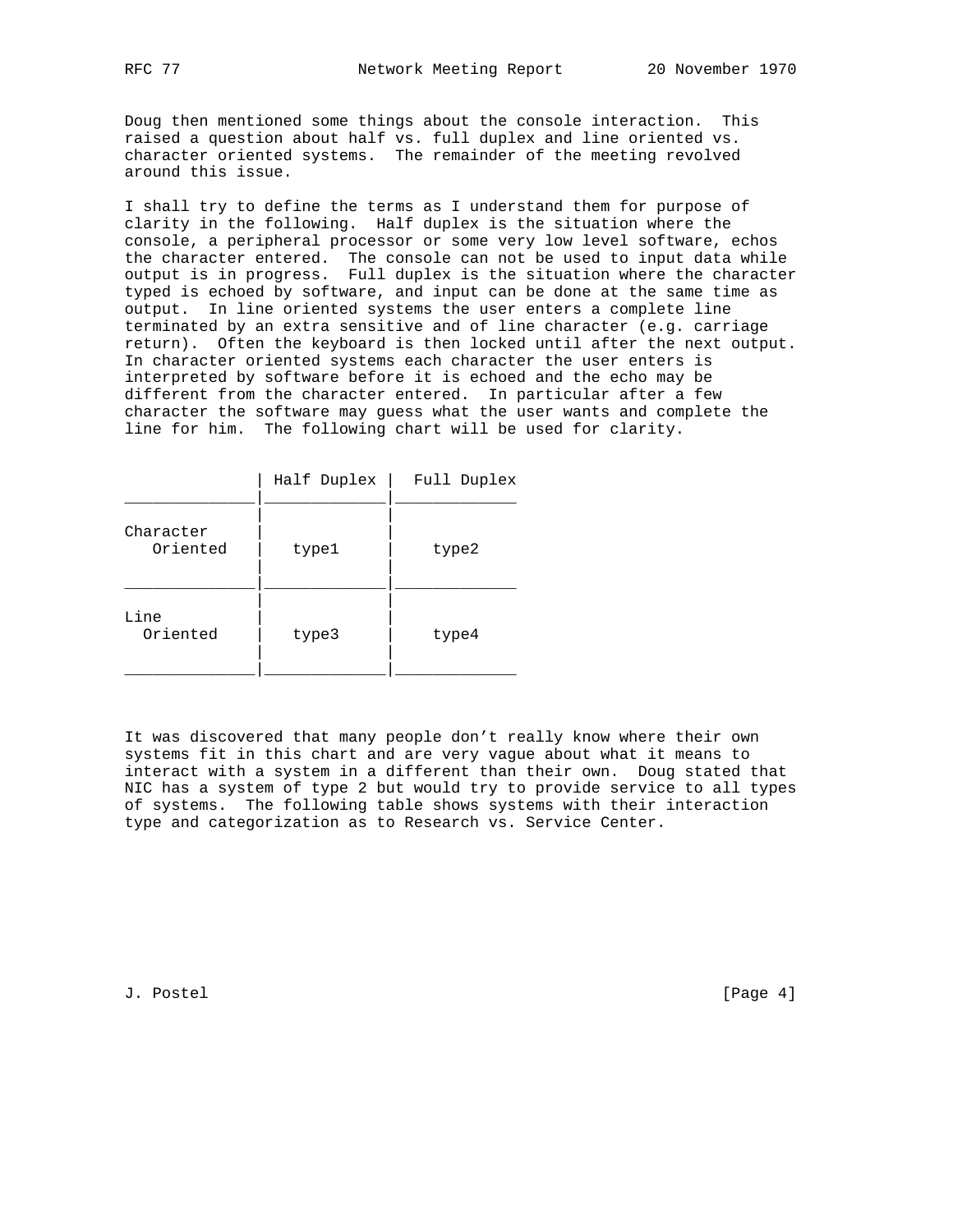RFC 77 Network Meeting Report 20 November 1970

| System           | Interaction Type     | Categorization |
|------------------|----------------------|----------------|
| $UCLA - Sigma-7$ | $2 - char$ , full    | Research       |
| $UCLA - 360/91$  | 3 - line, half       | Service        |
| MIT - Multics    | $3 - line$ , half    | Service        |
| SDC              | $3 - line$ , half    | ?              |
| RAND             | $3$ or $4$ - line, ? | ?              |
| SRI              | $2$ - char, full     | S.             |

Al Vezza promised to study this problem and to circulate his results as an NWG/RFC. It was pointed out that line oriented systems usually allow line editing of the form "delete last character" (back space) and "delete line", however this feature does not alter their classification as to interaction type. Concern arose over what do line oriented systems expect to receive from the network for a connection acting as console input to a subsystem. Steve Crocker made the suggestion that when using a line oriented system transmission be in lines. More precisely that transmission be in strings of the following form.

n c1 c2 ...cn

where  $1 \le n \le 120$  (n is eight bits)

and if ci is an "end of line" character then  $i = n$ 

This suggestion was not immediately accepted and some discussion took place regarding the significance of Host-Imp-Host message boundaries. Doug brought up file transmission and the problem of finding the end of the file, which provoked more discussion. At this point the meeting broke up with a third session scheduled for 8:00 p.m. Wednesday evening.

The Wednesday meeting began with the suggestion that at future xJCC's there be an official ARPA Network hotel with a block of rooms on one floor and a nearby meeting room for networkers. This suggestion was favored by all.

Steve Crocker asked how people felt about these meetings. The general feeling was that the meetings were very useful and should occur about 3 months apart. Al Vezza pointed out that meetings this size (15 - 30 people) are good for bringing up problems but not for putting them down. Steve proposed that 3 or 4 people be designated to solve particular problems. Al responded that 3 people can't legislate. That any such

J. Postel [Page 5]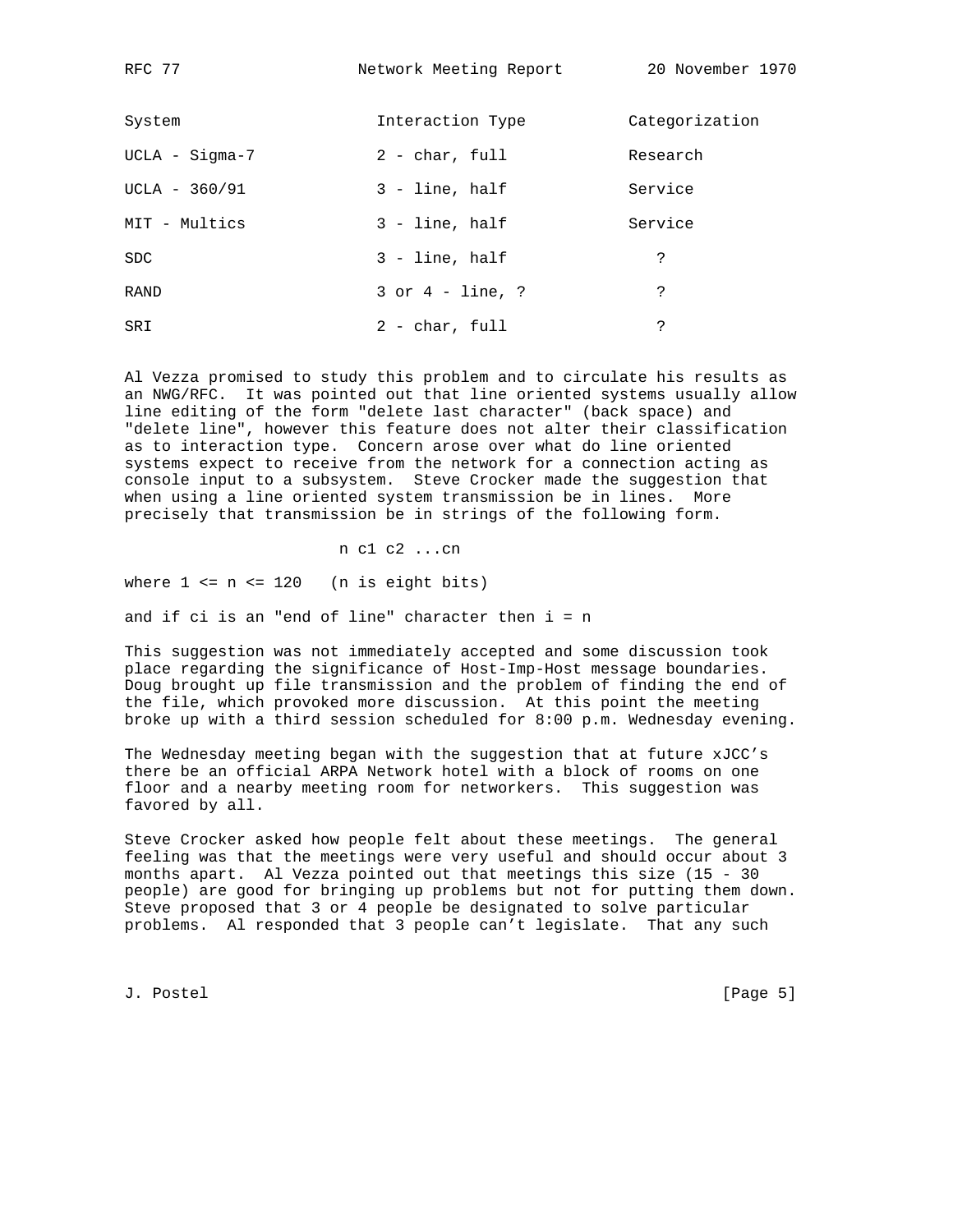solution must be considered in the same way as a proposal by an individual.

Steve persuaded Peggy Karp to act as NWG/RFC editor. This is a job independent of cataloging RFC's or assigning numbers (functions now performed by NIC). The RFC editor will only categorize RFC as "hot issues", current, out of date, or superseded.

The subject of Logger protocol -- that is, how to get the first connection -- needs to be officially defined. NWG/RFC #66 suggests one way. Eric Harslem will revise this and send it out as proposed official protocol. Ed Myer will also send out a proposal.

Steve then opened up discussion of the topics of the previous meeting by suggesting we talk about the following: Message boundaries, half duplex vs. ull duplex, line oriented vs. character oriented, file transmission, byte counts in messages, byte sizes and transactional units. It was proposed that transactions on the command link (i.e. between NCP's) be always in multiples of eight bits. This mean that the length field in the ECO, ERP, and ERR commands will always have three low order zeroes. This was approved. Steve then proposed that connections could be established with a declared byte size and a maximum record length in bytes. Transactional units on this type of connection would be of the form

n c1 c2 c3 ... cn

where 0 <= n <= max record length

if n = 0 then the transactional unit acts like a semaphore. Steve suggested that we should look into the theory of information exchange, particularly along the lines of Richard Kaline (NWG/RFC #60). Perhaps for each information unit sent there should be some status response.

The next question was on file transmission. In particular, how do you find the end? Frank Heart suggested that with each portion there be a flag indicating "this is not the end" until in the last portion the flag is switched to indicate "this is the end". Eric Harslem suggested that each portion should have an "opcode" field, a length field, and the text which is length bits (bytes?) long. This appears to be like the data types proposed at the Lincoln Lab meeting last spring. Ed Myer proposed that two connections be used, one for the file transmission and the other to control it. The file control connection would specify the data connection and indicate that transmission as about to start. After the sender had completed the file transmission he would send on the file control link the total number of bits sent. The receiver would then know how many bits to receive and exactly where the end of the file should be. Bob Metcalfe was concerned that some of the proposals mixed

J. Postel [Page 6]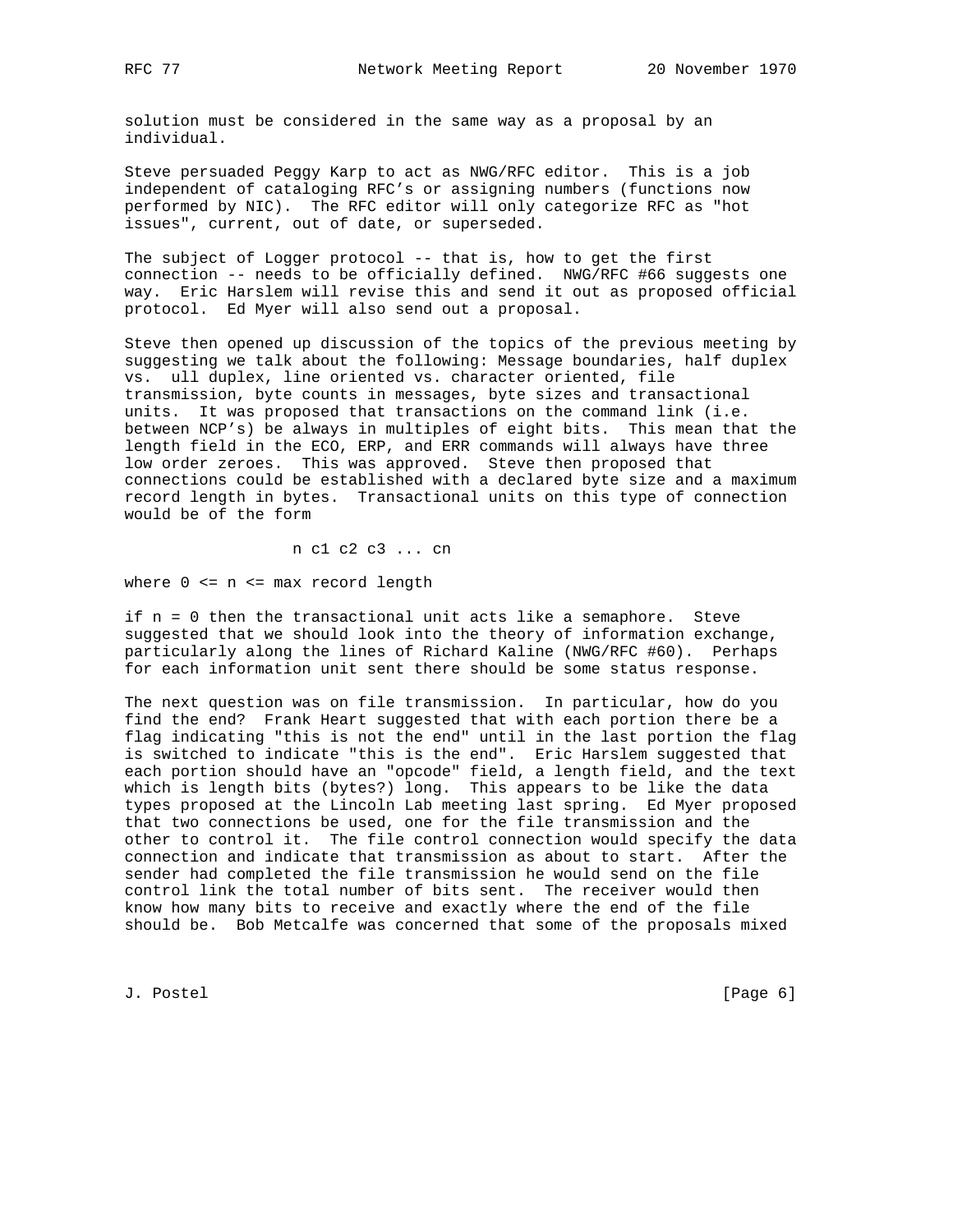control information with data and felt that perhaps this mixing should be avoided.

Steve asked if anybody could suggest an advisor we might talk about these problems. Bob Metcalfe suggested Anatol Holt. Bob Sundberg suggested George Mealy. Eric Harslem and Peggy Karp suggested that people who worked on the COIN System might be helpful. Frank Heart suggested that no one has solved these problems.

Steve proposed that Service Centers offer line oriented interaction with no echoing of the input. Any simple editing (e.g. back space) would be done at the using site. Ed Meyer suggested that there be official protocols for both line oriented and character oriented interaction. Steve promised to write a NWG/RFC clarifying the issues and laying out the arguments on full transactions, byte counts, and accumulating data on the receive side.

It was felt that these were hard problems that needed more thought. Thus the meeting was adjourned with the request that people circulate any ideas or proposals as NWG/RFC's. Ed Myer took notes and agreed to also prepare a NWG/RFC summarizing these meetings.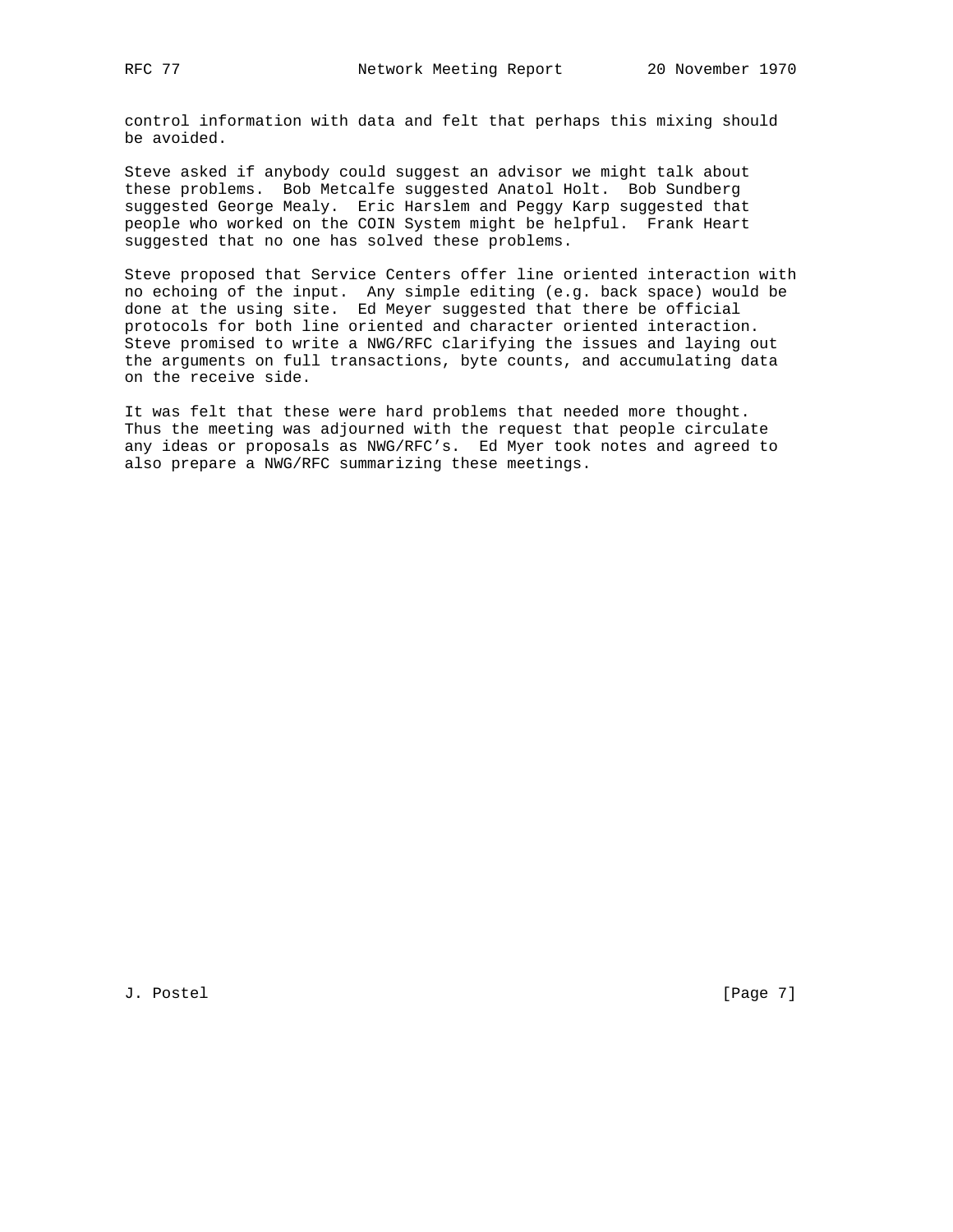Network Meeting Attendance List 16 - 18 Nov. 70 Houston

| Name |                                | Site<br>Sessions |              |
|------|--------------------------------|------------------|--------------|
|      | 1. Dick Benjamin               | MITRE            | $\mathbf 1$  |
|      | 2. Jack Bouknight              | Illinois - CAC   | 1, 2         |
|      | 3. Al Cocanower                | MERIT            | 1, 3         |
|      | 4. Steve Crocker               | UCLA - SPADE     | $1\,,2\,,3$  |
|      | 5. Doug Engelbart              | SRI - ARC        | 1, 2, 3      |
|      | 6. Wayne Fischer               | MERIT            | 3            |
|      | 7. Richard Greenblatt MIT - AI |                  | $\mathbf{1}$ |
|      | 8. Eric Harslem                | RAND             | 1, 2, 3      |
|      | 9. Frank Heart                 | BBN              | 1, 2, 3      |
|      | 10. Allen Joseph               | ORNL             | $\mathbf 1$  |
|      | 11. Peggy Karp                 | MITRE            | 1, 2, 3      |
|      | 12. William Kehl               | UCLA - CCN       | $\mathbf 1$  |
|      | 13. Bob Long                   | SDC              | 1, 2, 3      |
|      | 14. Jim Madden                 | Illinois - CAC   | 1, 2         |
|      | 15. Bob Metcalfe               | MIT - DM         | 1, 3         |
|      | 16. Edwin Myer                 | MIT Multics      | 1, 2, 3      |
|      | 17. Ari Ollikainen             | UCLA - SPADE     | 1, 2, 3      |
|      | 18. Tom O'Sullivan             | Raytheon         | 1, 2, 3      |
|      | 19. Jon Postel                 | UCLA - SPADE     | 1, 2, 3      |
|      | 20. Chris Reeve                | MIT - DM         | 1, 3         |

J. Postel [Page 8]